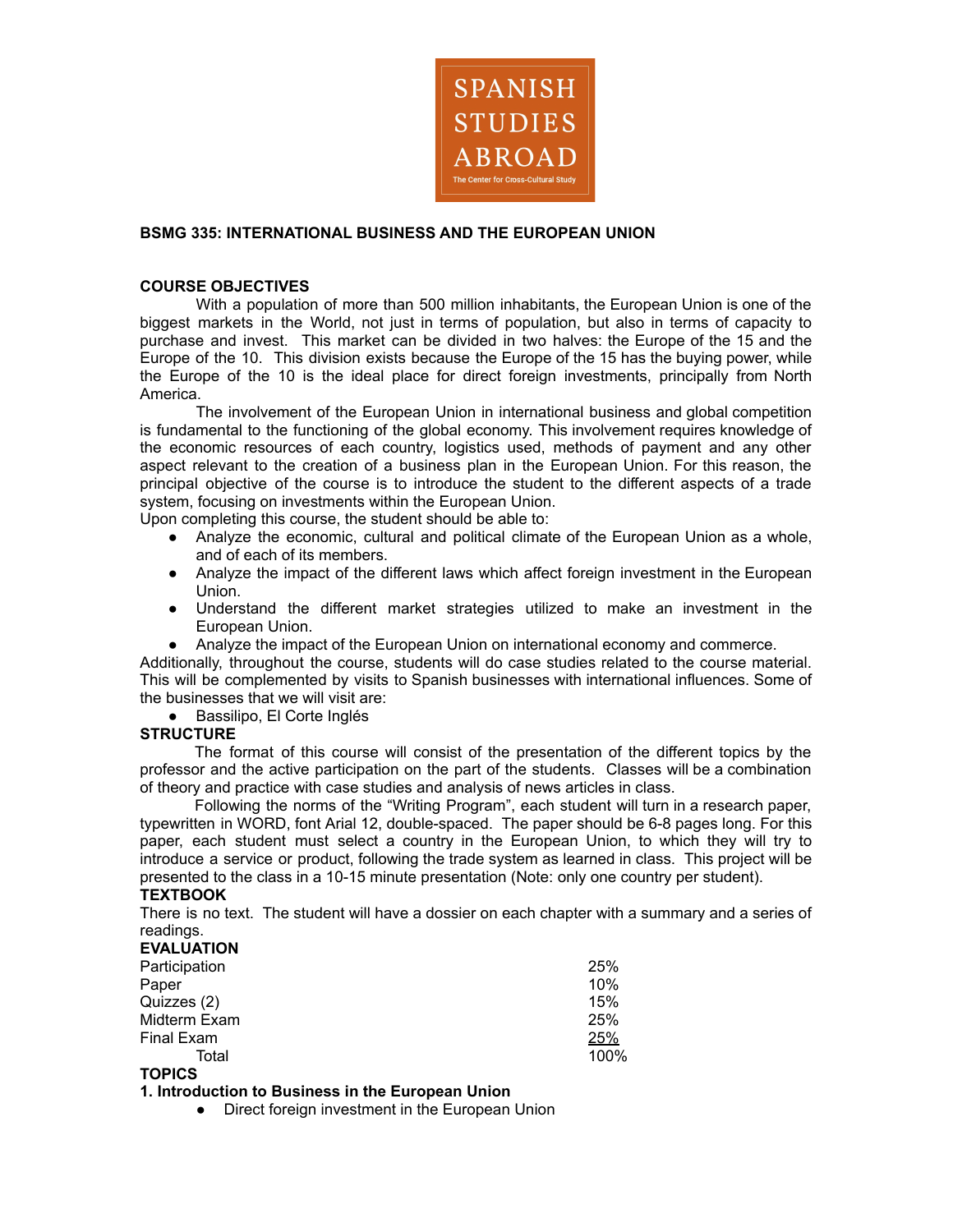

- Advantages to investing in the European Union
- Why are investments in the European Union growing?
- The new business environment in the European Union

## **2. The European Union**

- Member states
- Historical process
- Institutions

## **3. The Economic Environment of the European Union**

- Regional development
- The law of comparative advantage in the EU
- Internal market
- Tariff systems
- The Euro
- Balance of payments
- Transition of the various economies of the EU

# **4. The Cultural Climate of the European Union**

- Cultural concepts
- Cultural analysis and classification
- Cultural elements and their impact on international business
- Cultures of the European Union

## **5. The Political-Legal Environment of the European Union**

- Laws that effect investments in the European Union
- The European court of justice
- Expropriation and compensation in the European Union
- Anti-trust laws
- Environmental laws

#### **6. Planning Strategies for the European Union**

- Climate analysis
- Concept of planning
- The SWOT system (Strengths, Weaknesses, Opportunities, Threats)
- Planning of objectives
- Planning of strategies

# **7. Marketing in the European Union**

- Introduction to marketing
- Working in the European market
- Product development
- Promotion

#### **8. Market research in the European Union**

- Establishing research objectives
	- Primary research
- Secondary research
- Research resources in the EU

# **9. Logistics in the European Union**

- The function of logistics in the European Union
- The European transportation system
- Documentation
- Transportation systems

# **10. The labor market in the European Union**

- The social dimension and its impact on businesses
- European labor markets